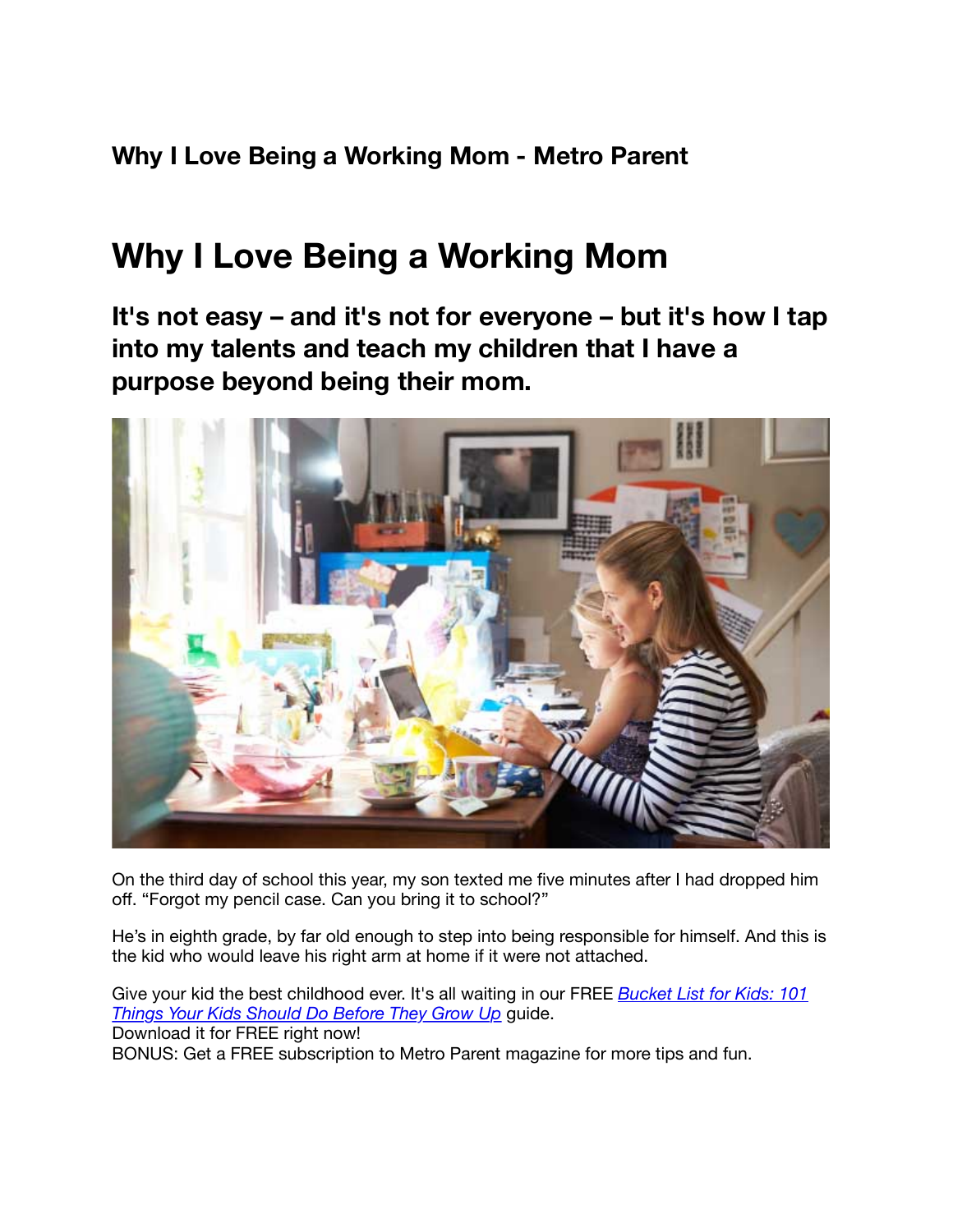For the longest time I'd debated whether responding to scatterbrained requests like this would enable his absentmindedness or be helpful for my little boy.

But this time, it wasn't even a debate. After dropping off the other kids at their schools, I had a 9 a.m. client meeting across town, followed by an 11 a.m. appointment. I'm a working mom. I don't always have the luxury of jetting home to recover forgotten items and save my kids' skin.

"Sorry, honey, but I have a packed day. You'll just have to borrow from classmates," I texted back.

I've been a working mom since my children were born, though thankfully I have the luxury of working from home and setting my own hours. When they were young, I fit the work around nap schedules and nursing, but as they got older and more mobile, I realized that to be productive, I needed help.

That meant part-time nannies and early preschool to guarantee precious work time. Growing up with a stay-at-home mom, I felt latent guilt about plopping my kids in someone else's care so I could work, but my feminist side believed it was a gift to my kids to see their mother as a confident, independent member of the workforce.

I still believe that. Not that there's anything wrong with staying at home – truth be told, I think it's the harder of the choices.

For me, being a working mom has never been a choice. My first husband was a musician, so you can imagine how much we depended on my steady income to keep us afloat.

When I was a divorced mom, there was no question I had to work to complement the meager child support I received each month, and now that I am remarried, we need my income to live the lifestyle we prefer.

By working, I show my children that women can take care of themselves. We don't need to depend on anyone else for survival. So when we pair up, we do so to add joy and partnership to our lives.

When I think about it, I've been working since I was a teenager.

Back then, work meant freedom. My early jobs at Dunkin' Donuts, a local cleaners and as the receptionist of an aerobics studio gave me spending money and cash to call my college boyfriend when my parents wouldn't foot that bill.

It also taught me the ethic of working hard and managing money. I loved the exhilaration of a job well done, of people depending on me to achieve business goals.

I took that with me into the workforce as a 20-something, when the stakes were not quite as high as today. As a new college graduate, it really doesn't matter what you earn. Your living expenses are the lowest they are ever likely to be, and your tastes are usually simple.

But it gets harder, the stakes higher, the fall greater as you add a spouse, then children to the